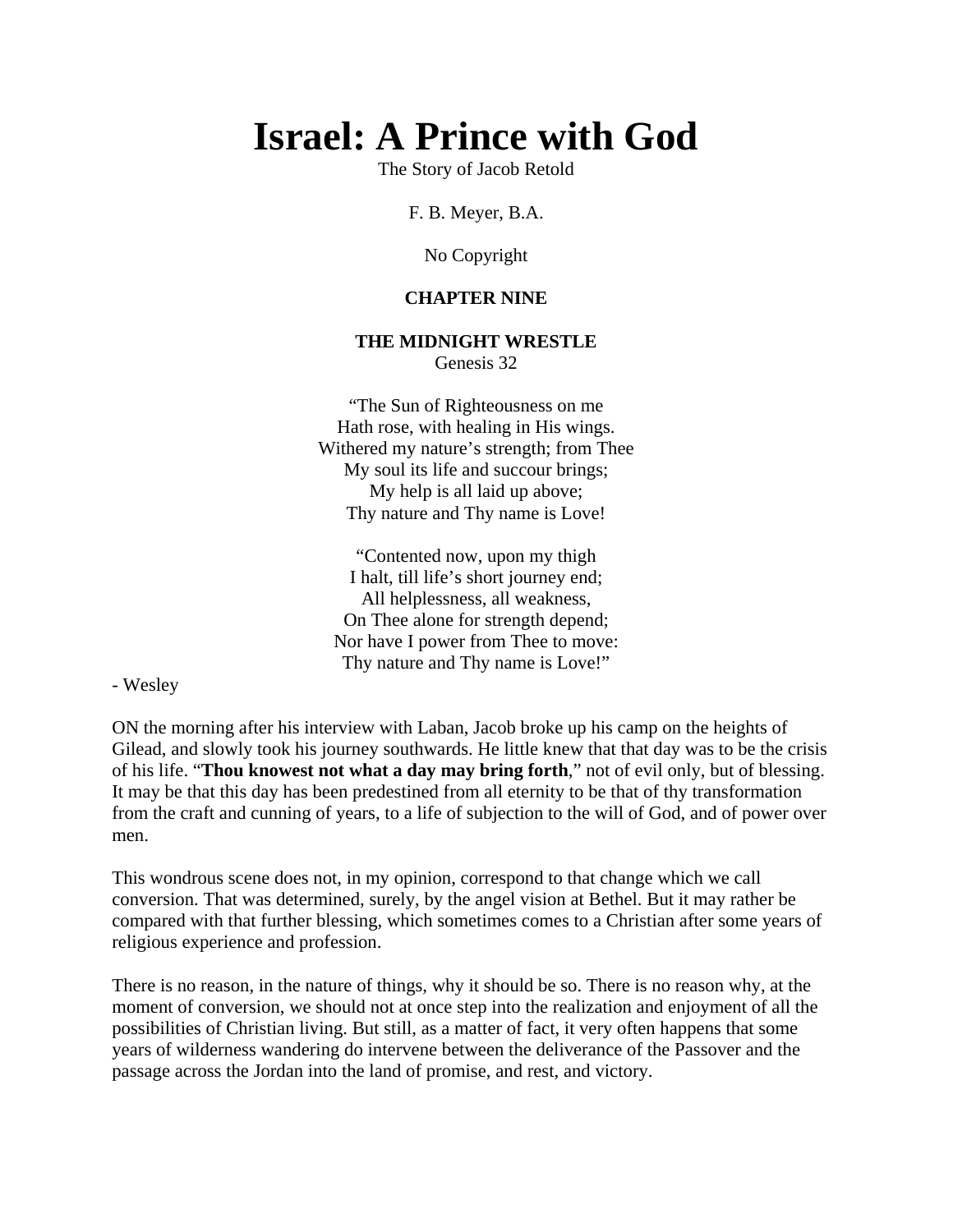Many a child of God who has no doubt of acceptance and forgiveness, is conscious of a broken and fitful experience: often foiled and overthrown; wishing to do good, but unable to do it; full of self-reproach and bitterness of soul. Then there comes a time when he is almost forced into a new experience. He passes into a climate that brings into glorious fruitage the seed-germs which were lying in his nature undeveloped. He receives an abounding freshet of grace, that lifts him sheer above all the former levels of his existence, and launches him on the flood-tide of blessedness.

If you have never known this in happy experience, you can hardly understand what an extraordinary change comes over all things; or how great a contrast severs the new from the old. Such an experience fell to Jacob's lot after that memorable night.

Three events are narrated in this chapter, corresponding to morning, afternoon, and night of that memorable day.

(1) IN THE MORNING, we are told that the angels of God met him.

Those words tremble with mystic and indescribable beauty. How did it befall? Did they come in twos or threes? or, as he turned some corner in the mountain pass, did he see a long procession of bright harnessed angels, marching four abreast, with golden bands girding about them their lustrous robes, whilst the music of Heaven beat time? Would it not remind him of Bethel, that lay

across the chasm of five-and-twenty years? Would it not nerve and prepare him for coming danger?

Doubtless these angel-bands are always passing by us; only our eyes are holden so that we do not see them. But whether we see them or not, we may always reckon on their being at hand especially when some heavy trial is near. "**The angel of the Lord encampeth round about them that fear Him, and delivereth them**." This is Mahanaim. Here two hosts are meeting; the mountain is full of horses and chariots of fire around us; more are they that are with us than all they which are against us.

(2) As the day wore on to AFTERNOON, Jacob's spirit was shaken to the center by ominous tidings.

He had sent messengers, as Arab chiefs would do still, to announce to Esau his return, and to ascertain his mind. They now returned in breathless haste to say that Esau was coming to meet him, with four hundred men. at his back. Jacob was panic-stricken; and well he might be. His all was at stake - wives and children; herds and cattle; the careful gains of six laborious years.

The Mizpah-tower barred the way back; his bridge was, so to speak, burnt behind him. Around him were robber tribes, eager to seize on the rich booty, if he showed the least sign of vacillation or fear. But to go on seemed to involve a risk of inevitable ruin. There was just one alternative which most men will only turn to when all other expedients have failed: he could at least pray; and to prayer he betook himself. It may have been a long time since he prayed like this.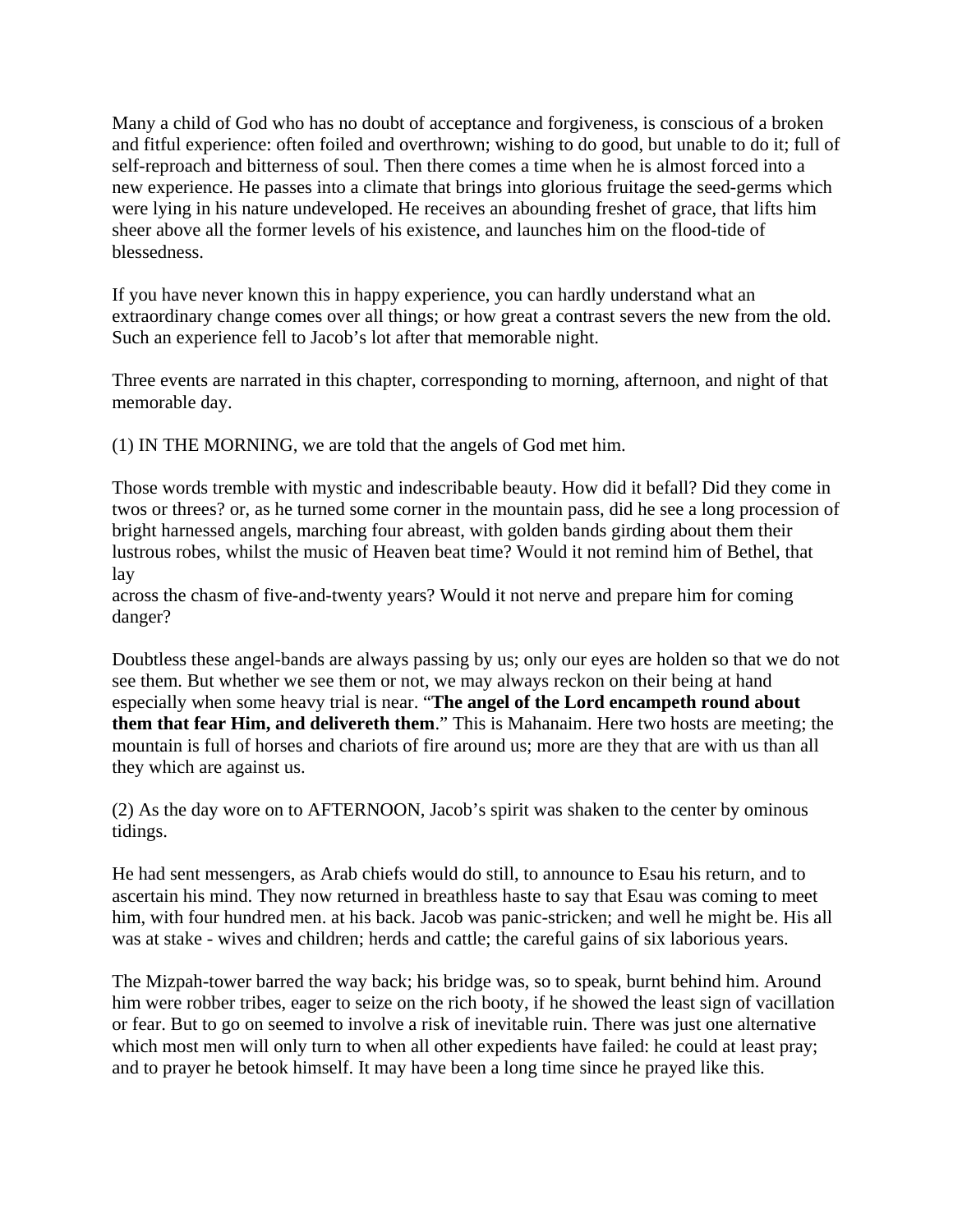For years his nobler self had been overgrown by a noxious growth of weeds, and drugged to unconsciousness by the cares of this life; the deceitfulness of riches; and the lusts of many things. The evil conscience cannot pray. Prayer cannot live in the heart with deceit, and craft, and villainy; but passes out unnoticed and unmissed. But now, under the shock of this terrible danger, the olden spirit revived in him; and the hair of consecration began to grow again (Numbers 6).

Is not this the key to. God's dealings with us all? He brings us into sore straits; He shuts us up in a corner; He causes the walls and ceiling and floor of our room to draw together, as if to crush us. At such moments there is only one resource left. It is Himself. We must fly to God, to escape from God. We are driven to our knees, with no language but a cry. And though that cry consists mostly of a confession of unworthiness, yet it is enough: the silence is broken; the avenues are cleared of their choking undergrowth; the child has already left the far country, and is on his way home.

Was not this the experience of the Syro-phoenician woman? Her utter misery made her seek Christ; she found Him out in a retirement which would have concealed Him from all save one in her dire need; and His apparent denial drove her to climb an altitude of faith, and to utter words of desperate boldness, from which she would have shrunk except under the pressure of that terrible agony of soul. The love of God is great enough to cause us pain if only it can force us to positions from which we had heretofore shrunk, but from which we shall never again recede. There are many healthy symptoms in that prayer. In some respects it may serve as a mold into which our own spirits may pour themselves, when melted in the fiery furnace of sorrow.

## *He began by quoting God's promise*: "**Thou saidst**."

He did so twice (9 and 12). Ah, he had got God in his power then! God puts Himself within our reach in His promises; and when we can say to Him, "**Thou saidst**," He cannot say nay - He must do as He has said. If Herod was so particular for his oath's sake, what will not our God be? Be sure, in prayer, to get your feet well on a promise; it will give you purchase enough to force open the gates of Heaven, and to take it by force.

#### *He next went to confession*: "**I am not worthy**."

There passed before his mind his deceit to his aged father; his behavior to Esau; his years of trickery to Laban. All the meanness of his heart and life stood revealed, as a landscape is revealed when the midnight sky is riven by the lightning-flash. Conscience came forth from its retreat in the dungeons of his nature, and climbed the stairs, and stood in the throne-room of his spirit: as Nathan before David; or John the Baptist before Herod; or Paul before Felix, the Roman governor, who trembled as he spake of righteousness, temperance, and judgment to come. And as the sea of memory gave up the dead past to a terrible resurrection, and as it all stood in vivid minuteness before him, was there not plenty to justify his penitent confession? "**I am not worthy**."

Great soul-anguish will generally wring some such cry from our startled and stricken hearts. If there is one position that better becomes us than another, it is that of the publican with downcast eyes; nor can we improve on his prayer, "**God be merciful to me, a sinner**."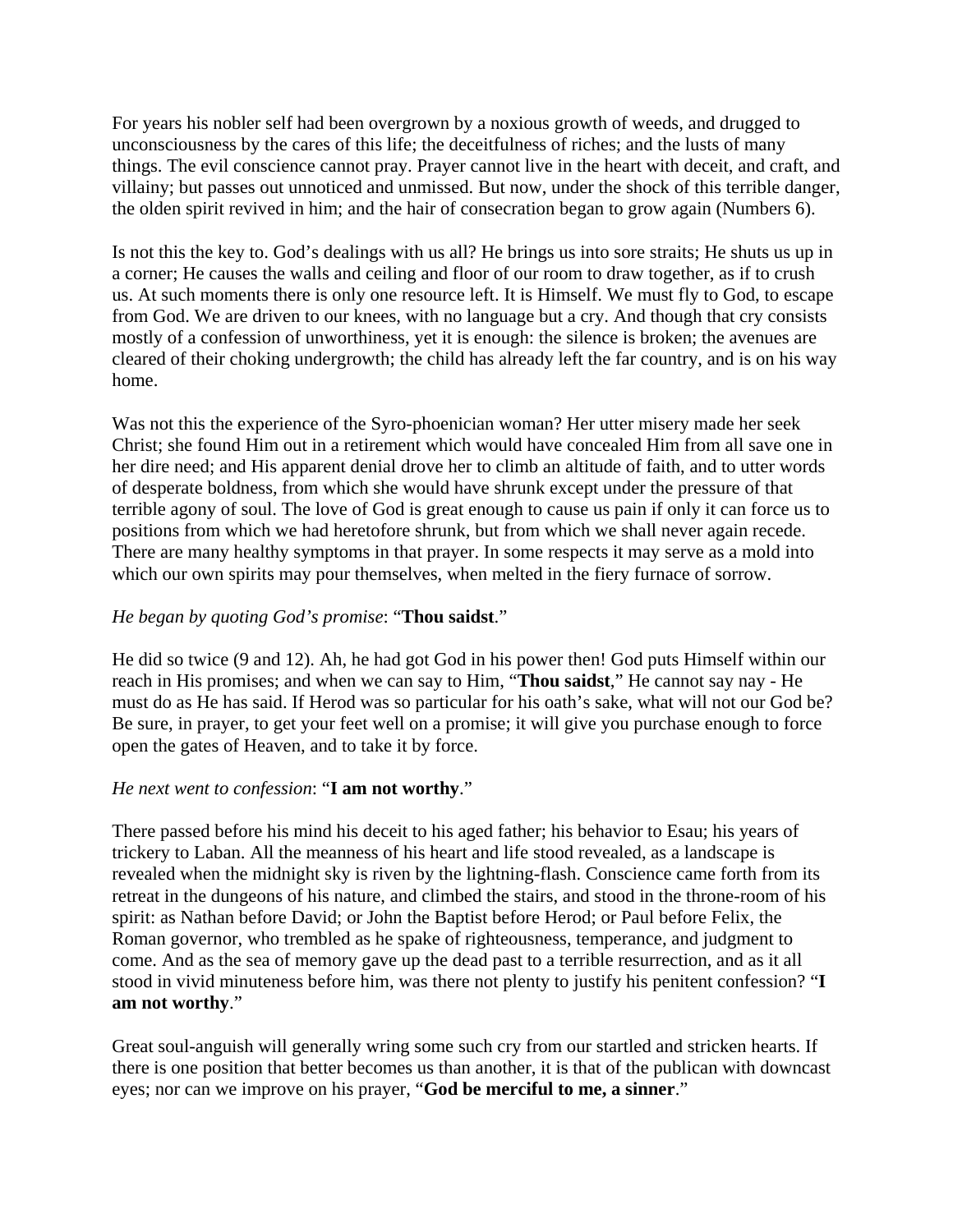## *Then he passed on to plead for deliverance*: "**Deliver me, I pray thee, from the hand of my brother, from the hand of Esau**."

It was, of course, quite right to pray thus; but I cannot feel that it was a whole-hearted prayer: for he had hardly finished it, when he reverted to the plan on which he had been busy before he turned aside to pray. Jacob's first thought was always a plan. He had a plan for Isaac's blessing; and another for his property; and now another to appease Esau. Of course, I have no word to say against planning, when that is evidently God's method of delivering us; but I am desperately afraid lest our planning should take the place of simple waiting on God, till the cloud rises, and moves forward, and shows us our path across the trackless sands.

We are all so apt to pray, and then to try and concoct a plan for our own deliverance. Surely the nobler attitude is, after prayer, to stand still for God to develop His plan, leading us in ways that we had never guessed. There was too much self-hood in Jacob; as there is also in us. This must be broken down, and put in the place of death. The I-life must be crucified before the Christ-life can take its place. The sinews of the old nature must be utterly shriveled; that the new nature, whose only strength is to cling, may be manifested in power. This was the object of that mysterious conflict, which left so deep an impression on Jacob's life.

## (3) IT WAS MIDNIGHT.

Jacob had already sent across the Jabbok his property, his children, even the beloved Rachel - It seemed as if, amid the awful pressure of that anxiety, he could not bear the noise of the camp; the prattlings of the children; or even the presence of the only woman he ever really loved. "**He caused them to pass over the brook; and sent over that he had. And Jacob was left alone**."

When the soul enters its Gethsemane, it withdraws a stone's cast from its most trusted friends. Around him was the profound stillness of those most desolate regions; beside him the murmur of the rapid brook over the stones; above him the infinite depths of Heaven, bejeweled with stars.

There, alone, he considered the past; and anticipated the future; and felt the meanness of the aims for which he had sold his soul; and saw the wretched failure of his life: and so, suddenly, he became aware that a mysterious combatant was at his side, drawing him into a conflict, halfliteral and half-spiritual, which lasted till break of day. Was this a literal contest? There is no reason to deny it. We know that the Son of God sometimes anticipated His incarnation by assuming literal physical shapes. "**His delights were of old amongst the sons of men**." And it would have been as possible for Him to wrestle literally with Jacob, as for Him to offer His hands to the touch of Thomas after His resurrection.

The physical must have been largely present; because, when he resumed his journey, Jacob halted upon his thigh: it was a physical fact; physically commemorated by the Israelites to this day, who abstain from eating of that part in animals which corresponds to the sinew that shrank in Jacob's thigh. Men do not become lame in imaginary conflicts. But, in any case, the outward wrestling was only a poor symbol of the spiritual struggle which convulsed the patriarch's soul; and is as real in the experience of earnest men to-day as when the world was young.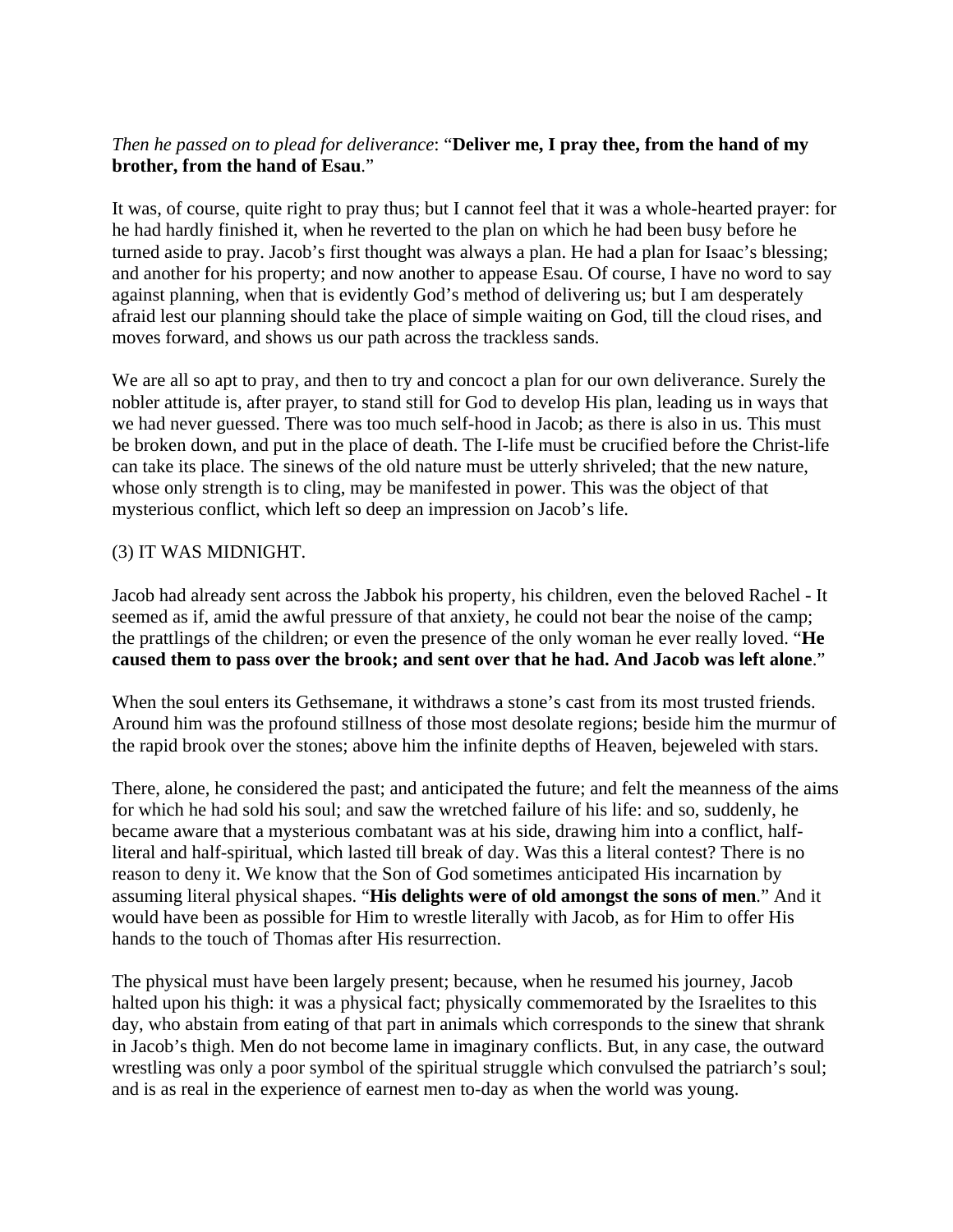# *Remember that the conflict originated not with Jacob, but with the angel*: "**There wrestled a Man with him**."

This passage is often quoted as an instance of Jacob's earnestness in prayer. It is nothing of the sort. It is an instance of God's earnestness to take from us all that hinders our truest life; whilst we resist Him with all our might and main. It was not that Jacob wished to obtain aught from God; but it was that He the angel of the Lord had a controversy with this double-dealing and crafty child of His: desirous to break up his self-sufficiency for ever; and to give scope for the development of the Israel that lay cramped and coffined within.

There is an illustration of this in the life of Moses. For forty years he lived in the retirement of the desert. At last he set out for Egypt, accompanied by his wife and children. Concerning those children, in deference to their mother's wish, he seems to have neglected a rite, binding, by Divine command, on every son of Abraham. And it came to pass in the way, that the Lord barred his journey, and even threatened him with death, until he had obeyed the injunction he had ignored; then He let him go. So it was with Jacob. There was much in him that needed to be laid aside; much self-sufficiency requiring to be broken down; much dross that had to be burnt out by a consuming fire; and so the Love of God drew near to him on that solemn night, to wrest these things from him at whatever cost. Has not "**this Man**" that wrestled with Jacob found you out?

- Have you not felt a holy discontent with yourself?

- Have you not felt that certain things, long cherished and loved, should be given up, though it should cost you blood?

- Have you not felt that you should yield your whole being to God, but there has been a rebellious uprising of self-will within you, as if it were impossible for you to make the surrender?

- Have you not felt in an agony, between the stirrings of God's good Spirit on the one hand, and the preferences of your own choice on the other?

- Have you not felt as if some mighty power were wrestling with you, against you, and for your good?

Surely these convulsive throes; these Heaven-born strivings; these mysterious workings are not of man, or of the will of the flesh, but of God. It is God that worketh in you, and wrestleth with you. Glory be to Him for His tender patience, interest, and love!

## *At first Jacob held his own*. "**He saw that He prevailed not against him**."

The strength that, years before, had rolled the stone from the well for Rachel's sheep, was vigorous yet; and he was in no humor to submit. And thus we do all resist the love of God. We carry out our own plans; we follow our own will; we are strong in our own self-sufficiency. "**When thou wast young, thou girdedst thyself, and walkedst whither thou wouldest**."

Each one of us is dowered with that wonderful power of holding our own against God; and He knows, sorrowfully, that He cannot prevail against us, without taking some severe measures which will give us no alternative but to yield.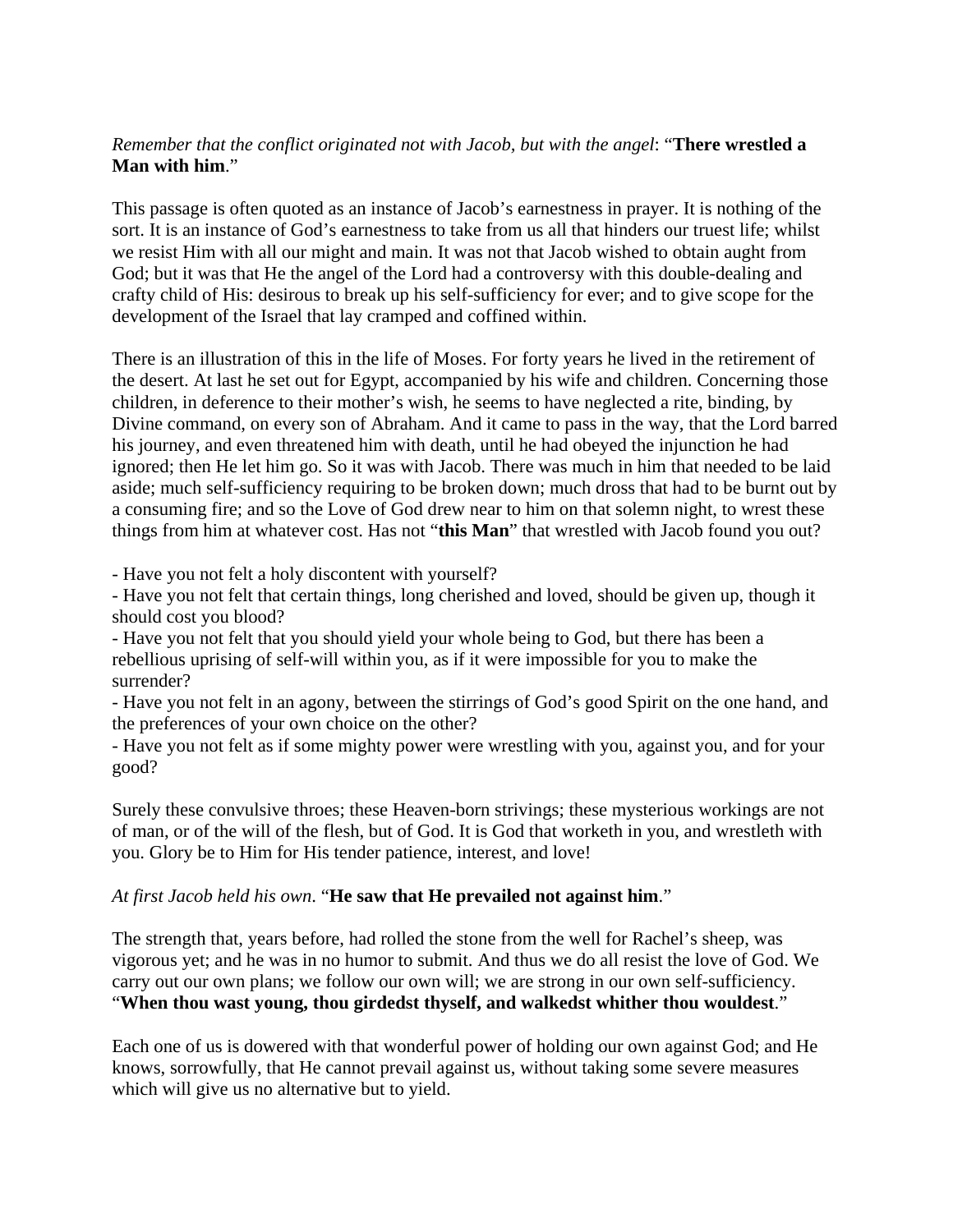*Then the angel touched the hollow of his thigh*.

Whatever it is that enables a soul, whom God designs to bless, to stand out against Him, God will touch.

- It may be the pride of wealth; or of influence; or of affection: but it will not be spared God will touch it.

- It may be something as natural as a sinew; but if it robs a man of spiritual blessing, God will touch it.

- It may be as small a thing as a sinew; but its influence in making a man strong in his resistance of

blessing will be enough to condemn it and God will touch it.

- And beneath that touch it will shrink and shrivel; and you will limp to the end of life.

Remember that the sinew never shrinks save beneath the touch of the Angel-hand - the touch of tender love. This is why your schemes have miscarried; and your children have faded in untimely decay; and your life has been haunted by disappointment. God has touched the sinew of your strength - and it has dried up.

Oh, you who are still holding out against Him, make haste to yield, lest some worse thing come upon you!

#### *Then Jacob went from resisting to clinging*.

As the day broke, the Angel would be gone; but He could not, because Jacob clung to Him with a death grip. The request to be let go indicates how tenaciously the limping patriarch clung to Him for support. He had abandoned the posture of defence and resistance; and had fastened himself on to the Angel as a terrified child clasps its arms tightly around its father's neck.

That is a glad moment in the history of the human spirit, when it throws both arms around the risen Saviour; and hangs on Him, and will not let Him go.

- It is the attitude of blessing.

- It is the posture of power.

- It is the sublime condition in which Christ will whisper His own new name, which no man knoweth saving he that receiveth it.

Have you ever come to this? Have you abandoned the art of self-defense for the artlessness of clinging trust? Have you felt able to rejoice in your inability to stand alone, because it has made the Lord Jesus so real? Have you reached the point of self-surrender? If not, ask God to show you what sinew it is that makes you too strong for Him to bless you; ask Him to touch it, so that you shall be able to hold out no more.

And then you will discover the three-fold blessing which is yours.